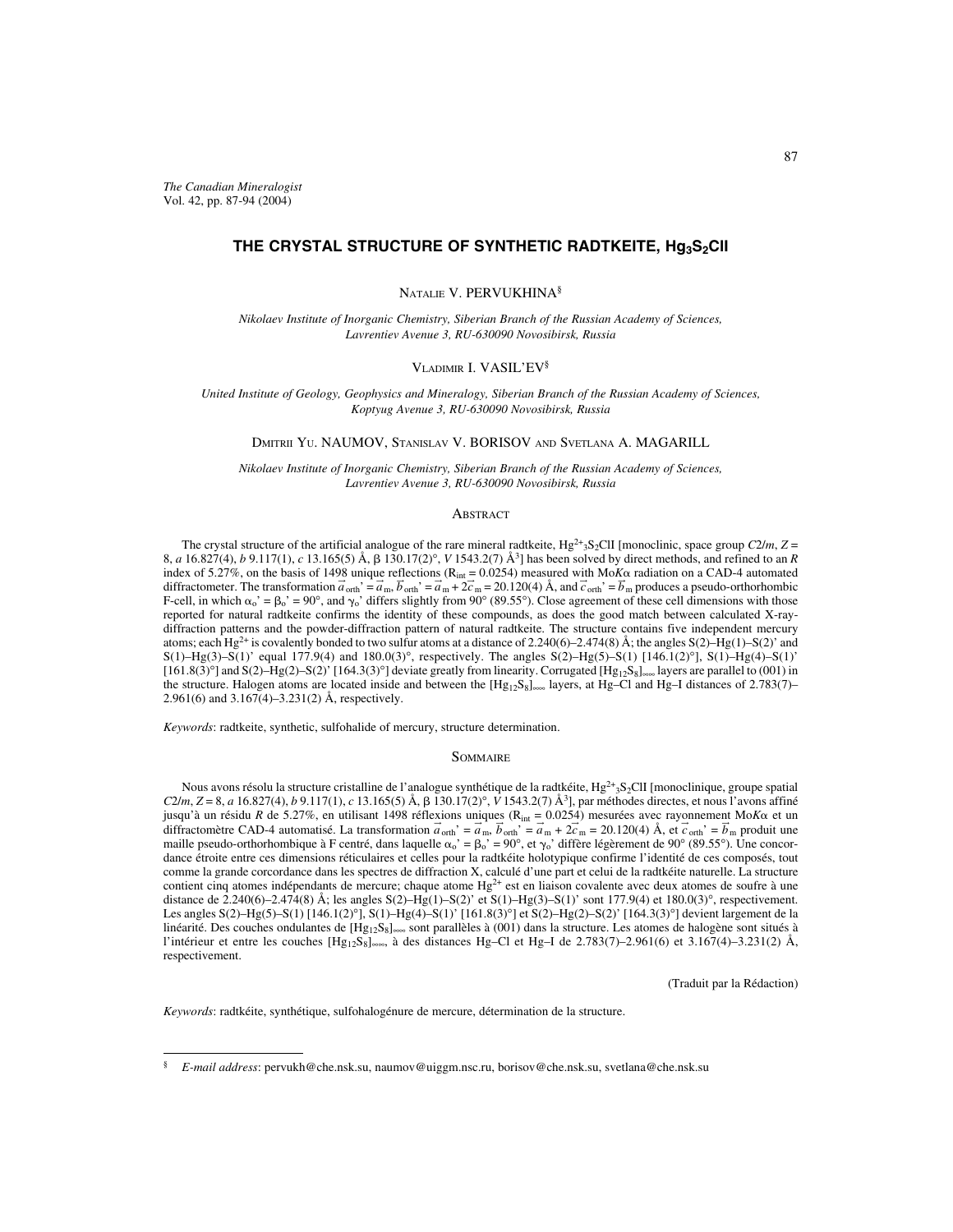#### **INTRODUCTION**

The new mercury sulfohalide mineral radtkeite, Hg<sub>3</sub>S<sub>2</sub>ClI, was first described by McCormack *et al.* (1991). It has only been found at the McDermitt mercury deposit, Nevada, U.S.A. Radtkeite is closely associated with cinnabar and corderoite in strongly altered host-rocks predominantly composed of montmorillonite, kaolinite, K-feldspar of the adularia habit, opal, cristobalite, and quartz, among others. Other rare mercury minerals that occur at the McDermitt deposit are calomel, kleinite, eglestonite, native mercury, and possibly mosesite.

Radtkeite occurs as submicrometric grains, irregular masses, and euhedral crystals up to  $10 \mu m$  wide by  $30 \mu m$  long. Tabular prismatic crystals are the most abundant. They supposedly are hypogene and formed by reaction of chloride–iodide-bearing hydrothermal solutions with cinnabar and corderoite during late stages of mineralization under near-surface conditions.

Physical and optical properties, composition, and Xray characteristics of natural and synthetic specimens were studied, but the structure of the mineral was not solved at that time. It was determined that radtkeite is orthorhombic, with proposed space-groups *Fmmm*, *F*222, or *Fmm*2. The unit-cell parameters reported are: *a* 16.85(1), *b* 20.27(2), *c* 9.133(2) Å, *V* 3119.4(5) Å3, *Z*  $= 16.$ 

We report here on an investigation of its structure, conducted on synthetic radtkeite.

## **EXPERIMENTAL**

As natural samples of radtkeite were unavailable, we synthesized its analogue by a procedure mentioned by



FIG. 1. SEM photomicrograph of an aggregate of crystals of the synthetic analogue of radtkeite. The aggregate is 0.58 mm across at its widest.

McCormack *et al.* (1991). The initial substances were artificial red mercury sulfide HgS, mercury halides  $HgCl<sub>2</sub>$ , and  $HgI<sub>2</sub>$ , previously prepared and taken in appropriate proportions to obtain  $Hg_3S_2CII$ . Single crystals and aggregates were grown during this experiment at 220°C. Typical yellow-orange single crystals produced by this method have mostly elongate, tabular and prismatic forms (Fig. 1), and are very similar to natural radtkeite. Physical and optical properties of our specimens are similar to those reported by McCormack *et al.* (1991).

Chemical analyses of this specimen and other crystals were carried out on a CAMEBAX–MICRO electron microprobe. Artificial HgS (HgMα, SKα lines), HgI<sub>2</sub> (IL $\alpha$ ) and natural calomel Hg<sub>2</sub>Cl<sub>2</sub> (ClK $\alpha$ ) were used as standards under an accelerating voltage of 20 kV, a beam current of 16 nA, and a beam diameter of 5 m. The mean composition of the substance, derived from nine analyses, is Hg 73.99, S 6.80, Cl 4.72, I 15.05 wt% (Table 1). The empirical formula, calculated on the basis of a total of seven atoms, is  $Hg_{3,10}S_{1,78}Cl_{1,12}I_{1,00}$ , which is very close to that calculated for an average composition for all synthetic specimens,  $Hg_{3,12}S_{1,78}$  $Cl<sub>1.12</sub>I<sub>0.98</sub>$ .

We used a prismatic crystal having dimensions of  $0.08 \times 0.12 \times 0.32$  mm for X-ray investigations of the structure. Unit-cell parameters were refined, and intensity data were obtained using an Enraf–Nonius CAD4 diffractometer operating at room temperature and using graphite-monochromated MoKa radiation. Data were corrected for Lorentz and polarization effects. Absorption corrections were applied using the X–RED package of programs (X–RED 1999). An analysis of intensity data showed that monoclinic symmetry is preferable to an orthorhombic one (*Rint* for monoclinic symmetry equals to 2.54%, whereas *Rint* for orthorhombic symmetry is about 22.3%). Attempts to refine the structure within orthorhombic groups *Fmm*2, *Fmmm*, and *F*222 were unsatisfactory; therefore, final refinement was performed within the space group *C*2/*m*. The structure was solved by direct methods using SIR97 (Altomare *et al.* 1999) and refined anisotropically by a

TABLE 1. ELECTRON-MICROPROBE DATA FOR THE CRYSTALS OF SYNTHETIC Hg<sub>3</sub>S<sub>2</sub>ClI

|           |       | $\overline{2}$ | $\mathcal{L}$ | $\overline{4}$ | 5.                                  | 6    |                                                              | 8     | 9           |
|-----------|-------|----------------|---------------|----------------|-------------------------------------|------|--------------------------------------------------------------|-------|-------------|
| $Hg$ wt % | 73.49 |                |               |                | 73.85 74.91 73.70 74.85 73.78 74.40 |      |                                                              |       | 74.06 74.13 |
| s         | 6.96  | 6.83           | 6.23          | 7.18           | 6.88                                | 7.05 | 6.66                                                         | 6.19  | 6.75        |
| C1        | 4.90  | 4.78           | 4.66          |                | 4.55 4.95                           | 4.24 | 4.93                                                         | 4.53  | 4.69        |
| L         | 1491  | 15.59          |               |                | 15.12 14.59 14.35 13.94 15.03       |      |                                                              | 14.87 | 14.80       |
| Total     |       |                |               |                |                                     |      | 100.27 101.06 100.92 100.02 101.02 99.01 101.01 99.66 100.37 |       |             |

Note: columns 1-4: results of analyses made on the crystal chosen for the X-ray investigation (after the refinement). Columns 5-8: results of analyses made on other erystals (one analysis each). Column 9: the mean values for all specimens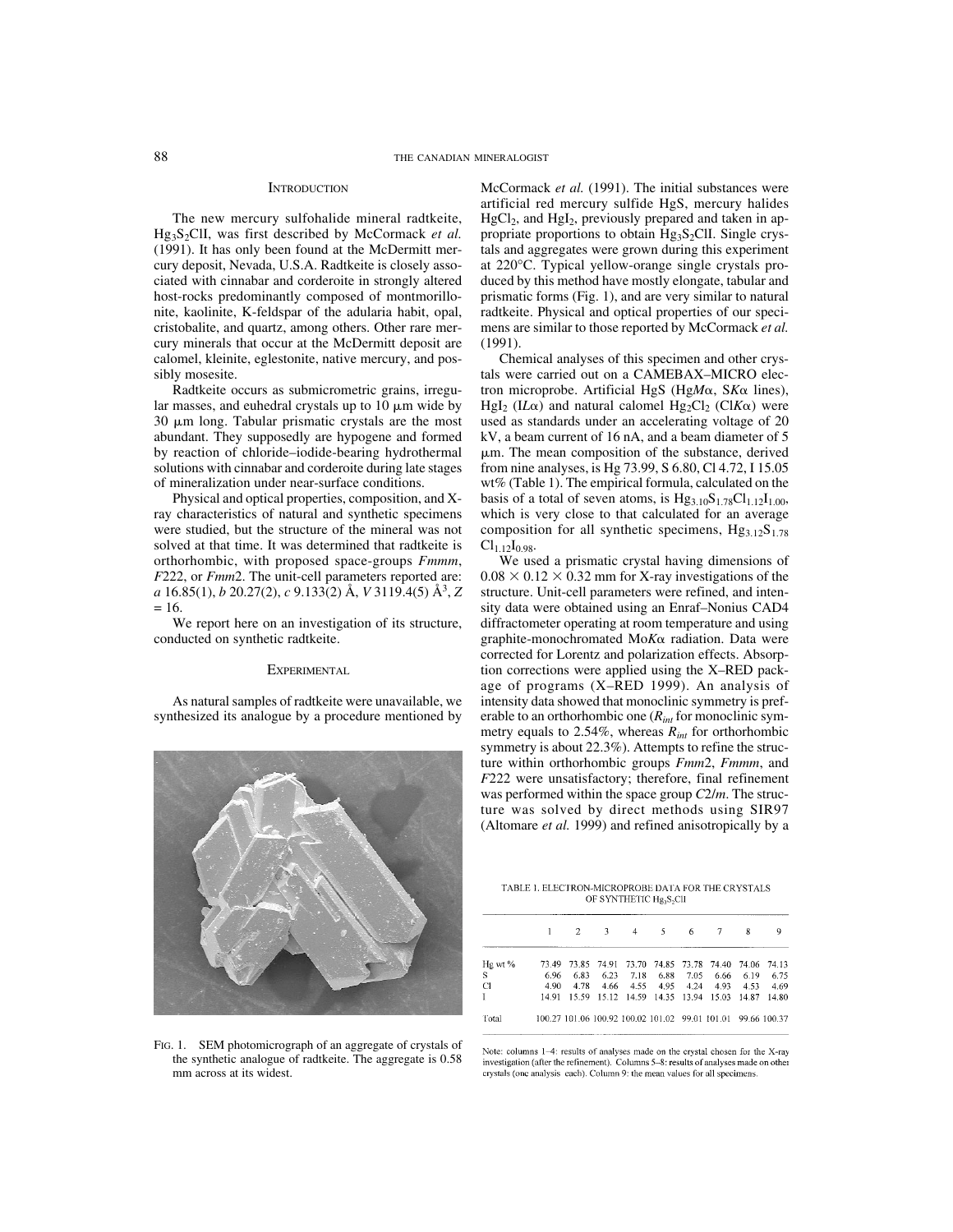full-matrix least-squares technique using the SHELX97 program package (Sheldrick 1998). Selected experimental data are given in Table 2, final atomic coordinates and thermal parameters are given in Table 3, and selected bond-lengths and angles are given in Table 4. A table of structure factors is available from the Depository of Unpublished Data, CISTI, National Research Council, Ottawa, Ontario K1A 0S2, Canada.

#### DESCRIPTION OF THE STRUCTURE

The structure of synthetic radtkeite contains five independent atoms of mercury. Each  $Hg^{2+}$  atom is covalently bonded to two sulfur atoms at a distance of 2.240(6)–2.474(8) Å, and the angles  $S(2)$ –Hg(1)–S(2)' and  $S(1)$ –Hg(3)– $S(1)$ ' are equal to 177.9(4) and 180.0(3)°, respectively, as is typical of  $Hg^{2+}$  compounds (Aurivillius 1965). It is noteworthy that the  $S(2)$ –Hg(5)– S(1) [146.1(2)°], S(1)-Hg(4)-S(1)' [161.8(3)°] and S(2)–Hg(2)–S(2)' [163.4(3)°] angles deviate greatly from linearity.

Each  $S^{2-}$  is covalently bonded to three mercury atoms at distances of  $2.240(6)-2.474(8)$  Å. The Hg-S-Hg angle varies from  $94.7(2)$  to  $102.9(2)$ °. As a result, the structure contains linear covalently bonded S–Hg– S' groups and SHg3 "umbrellas", which are similar to those in mercury chalcogenide halide structures of the composition  $Hg_3X_2Hal_2$  (*X* = S, Se, Te; *Hal* = Cl, Br, I) (Aurivillius 1967, Beck & Hedderich 2000, Borisov *et*

| a(A)         | 16.827(4) | $D_{\text{calc}}(g/cm^3)$     | 7.130  |
|--------------|-----------|-------------------------------|--------|
| $b(\Lambda)$ | 9.117(1)  | $\mu$ (mm <sup>-1</sup> )     | 64.32  |
| c(A)         | 13.165(5) | Unique reflections            | 5613   |
| $\beta$ (°)  | 130.17(2) | Unique $F_a > 4\sigma_g$      | 1444   |
| $V(\AA^3)$   | 1543.2(7) | Final R $F_a > 4\sigma_{\nu}$ | 0.0527 |
| Space group  | C2/m      |                               |        |
| Z            | 8         |                               |        |

TABLE 2. CRYSTAL DATA FOR Hg<sub>3</sub>S<sub>2</sub>CII

 $R = \sum(|F_o| - |F_c|) / \sum|F_o|$ 

*al.* 1999, Duroviˇ ˇ c 1968, Lyachovtskaya *et al.* 1989, Puff & Küster 1962a, b, Voroshilov *et al.* 1995, 1996a, b). These units form corrugated  $[Hg_{12}S_8]_{\infty}$  layers that are parallel to (001). In these layers, five out of six of the Hg–S bonds form closed [Hg4S4] rings having two orientations, and one out of six links these rings *via* Hg– S–Hg bridges to form the layer (Fig. 2). Analogous Hg–*X* layers occur in the structures of  $\gamma$ –Hg<sub>3</sub>S<sub>2</sub>Cl<sub>2</sub> (Durovič 1968),  $\beta$ -Hg<sub>3</sub>S<sub>2</sub>Br<sub>2</sub> (Voroshilov *et al.* 1996a), Hg<sub>3</sub>Se<sub>2</sub>Br<sub>2</sub> (Voroshilov *et al.* 1995), synthetic Hg<sub>3</sub>S<sub>2</sub>  $CI_{1.5}Br_{0.5}$  – (II) (Borisov *et al.* 1999), and possibly in the mineral kenhsuite (McCormack & Dickson 1998).

Halogen atoms are located inside and between the  $[Hg<sub>12</sub>S<sub>8</sub>]<sub>∞∞</sub>$  layers, and have Hg–Cl and Hg–I distances in the ranges 2.783(7)–2.961(6) and 3.167(4)–3.311(4) Å, respectively. As in the known structures of other sulfohalides of mercury having composition Hg<sub>3</sub>*X*<sub>2</sub>*Hal*<sub>2</sub>  $(X = S, Se, Te; Hal = Cl, Br, I)$ , the halogen atoms form a primitive pseudocubic sublattice with sulfur atoms at its center and mercury atoms in its face centers (Fig. 3). This arrangement results in stable radicals having covalent Hg–S bonds that cross the halogen lattice (Borisov *et al.* 2001). These halogen atoms, give the  $Hg(1)$ – $Hg(5)$ atoms a distorted octahedral coordination (Fig. 4).

The perfect cleavage  $\{010\}$ <sub>orth</sub> for the *F*-cell (McCormack *et al.* 1991) coincides both with the plane of the  $[Hg_{12}S_8]_{\infty}$  layer and one of the close square nets of a primitive pseudocubic sublattice of halogen atoms (Borisov *et al.* 2001). In the monoclinic *C*-cell, the perfect cleavage is the  ${001}$ <sub>m</sub> plane. The very good cleavages  ${001}$ <sub>orth</sub> and  ${100}$ <sub>orth</sub> are attributed to two other close square nets of halogen atoms. In the *C*-cell, these cleavages are the  ${010}_{m}$  and  ${201}_{m}$  planes, respectively. Some Hg–S bonds between the strongest  $[Hg_{12}S_8]$  units of the layer are broken upon being shifted along these planes.

#### **DISCUSSION**

McCormack *et al.* (1991) gave the proposed space groups *Fmmm*, *F*222, *Fmm*2 (orthorhombic), and the unit-cell parameters, *a* 16.85(1), *b* 20.27(2), *c* 9.133(2)

TABLE 3. ATOM COORDINATES AND DISPLACEMENT PARAMETERS (Å<sup>2</sup>) FOR RADTKEITE

| Atom  | $\boldsymbol{x}$    | ν         | z                                     | $U_{11}$ | $U_{\mathcal{D}}$     | $U_{33}$     | $U_{\mathfrak{D}}$   | $U_{13}$     | $U_{12}$    |
|-------|---------------------|-----------|---------------------------------------|----------|-----------------------|--------------|----------------------|--------------|-------------|
| Hg(1) | $\mathbf{0}$        | 0.2270(2) | $-0.5000$                             |          | $0.027(1)$ $0.024(1)$ | $0.026(1)$ 0 |                      | $0.017(1)$ 0 |             |
| Hg(2) | 0.1510(1)           | 0.5000    | $-0.2535(2)$                          |          | $0.033(1)$ $0.031(1)$ | $0.030(1)$ 0 |                      | $0.020(1)$ 0 |             |
| Hg(3) | $-0.2500$           | 0.2500    | $-0.5000$                             |          | $0.028(1)$ $0.031(1)$ |              | $0.029(1) -0.001(1)$ | 0.019(1)     | $-0.001(1)$ |
| Hg(4) | $-0.1405(1)$        | 0.5000    | $-0.2342(2)$                          |          | $0.045(1)$ $0.040(1)$ | 0.045(1)     | $\overline{0}$       | 0.031(1)     | $\bf{0}$    |
| Hg(5) | 0.0248(1)           |           | $0.2160(2) -0.2048(1)$                |          | $0.045(1)$ $0.047(1)$ | 0.046(1)     | 0.000(1)             | 0.029(1)     | 0.000(1)    |
| S(1)  |                     |           | $-0.1475(5)$ $0.2331(8)$ $-0.2688(6)$ |          | $0.021(3)$ $0.018(4)$ | 0.030(3)     | 0.003(3)             | 0.016(3)     | 0.003(3)    |
| S(2)  |                     |           | $0.1234(5)$ $0.2315(9)$ $-0.2782(6)$  |          | $0.024(3)$ $0.032(5)$ |              | $0.029(4) -0.001(4)$ | 0.016(3)     | 0.004(3)    |
| I(1)  | $-0.1245(2)$ 0.5000 |           | 0.0126(3)                             |          | $0.033(2)$ $0.035(2)$ | $0.033(2)$ 0 |                      | 0.020(1)     | $\theta$    |
| I(2)  | $-0.3936(2)$ 0      |           | $-0.5269(3)$                          |          | $0.040(2)$ $0.032(2)$ | $0.041(2)$ 0 |                      | 0.027(2)     | $\theta$    |
| Cl(1) | $0.1126(8)$ 0       |           | $-0.0101(10)$ $0.042(6)$ $0.026(6)$   |          |                       | $0.030(6)$ 0 |                      | 0.028(5)     | $\theta$    |
| Cl(2) | $0.1299(8)$ 0       |           | $-0.5162(11)$ $0.037(6)$ $0.042(7)$   |          |                       | $0.040(6)$ 0 |                      | 0.031(5)     | $\bf{0}$    |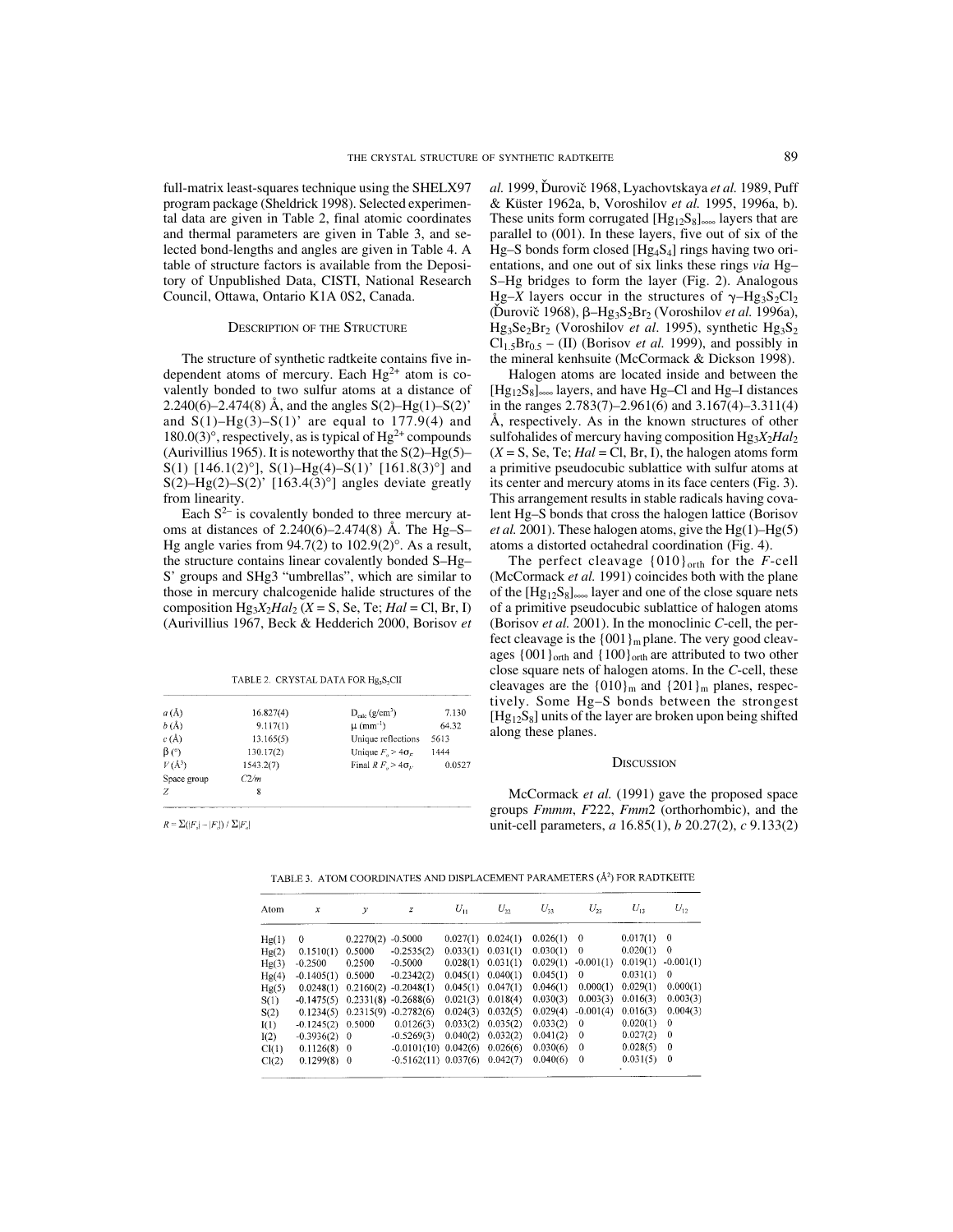90 THE CANADIAN MINERALOGIST



FIG. 2. The Hg–S two-dimensional layer in the unit cell of  $Hg_3S_2Cl_{1,0}I_{1,0}$ .



FIG. 3. Projection of the structure of  $Hg_3S_2Cl_{1,0}I_{1,0}$  onto the plane (010).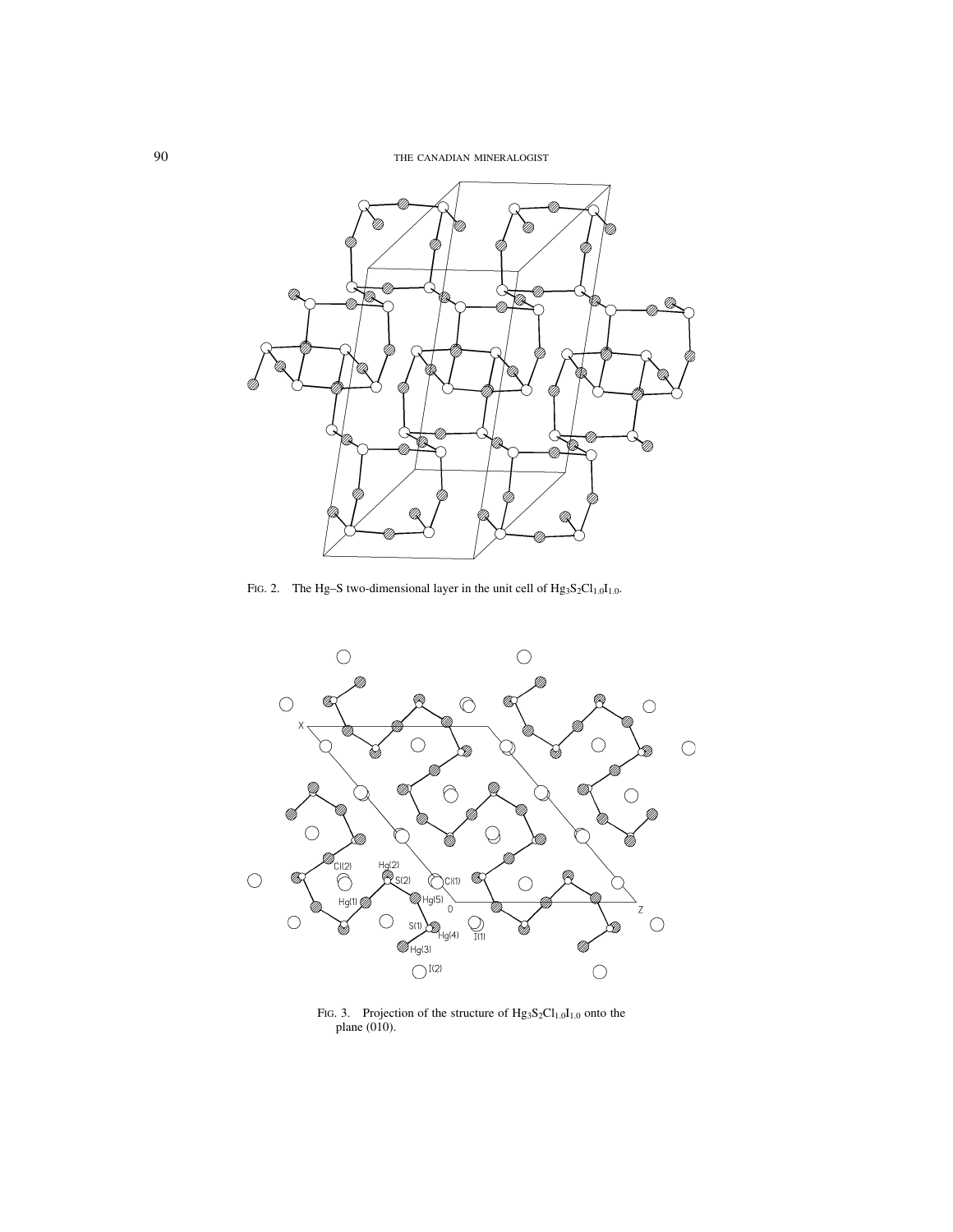

Å, *Z* = 16, for radtkeite. Single-crystal X-ray analysis of the structure of the synthetic analogue reveals a monoclinic *C*2/*m* symmetry with the following standard unitcell parameters *am* 16.827(4), *bm* 9.117(1), *cm* 13.165(5) Å,  $\beta$  130.17(2)°. The  $\vec{a}_{\text{orth}}' = \vec{a}_{\text{m}}$ ,  $\vec{b}_{\text{orth}}' = \vec{a}_{\text{m}} + 2\vec{c}_{\text{m}} =$ 20.120(4) Å,  $\vec{c}_{\text{orth}}' = \vec{b}_{\text{m}}$  transition produces a pseudoorthorhombic *F*-cell, in which  $\alpha_{\text{orth}}' = \beta_{\text{orth}}' = 90^{\circ}$ , and  $\gamma_{\text{orth}}$ ' slightly differs from 90° (89.55°) (Fig. 5). The close agreement of these cell dimensions with those reported by McCormack et al. (1991) confirms the identity of our compounds; also our calculated the powder X-ray-diffraction pattern (Table 5) matches the powderdiffraction pattern of natural radtkeite, as obtained by them.

## **ACKNOWLEDGEMENTS**

This work is financially supported by RFBR (Grant 01–05–65104). We greatly acknowledge the help of S.A. Gromilov and I.V. Korol'kov in the collection of experimental data. We are grateful for the comments and suggestions of two reviewers.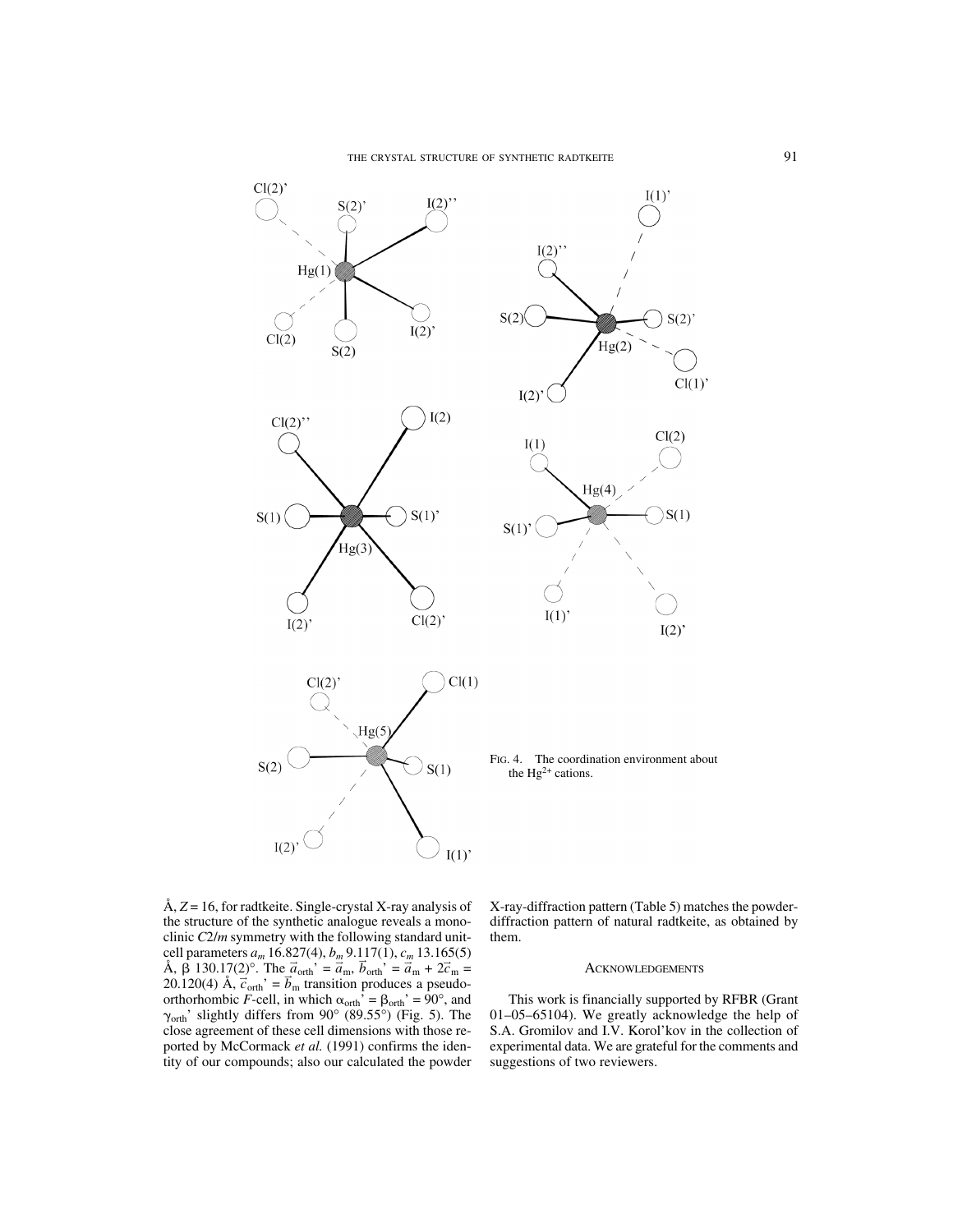92 THE CANADIAN MINERALOGIST



FIG. 5. The relation between monoclinic  $(a_m, b_m, c_m)$  and "orthorhombic"  $(a'_{\text{orth}}, b'_{\text{orth}})$ *c*'orth) unit cells in the structure of synthetic analogue of radtkeite.

| $Hg(1)-S(2) \times 2$                                                             | 2.240(6)            | $Hg(3)-Cl(2) \times 2$                                 | 2.961(6)                                   |
|-----------------------------------------------------------------------------------|---------------------|--------------------------------------------------------|--------------------------------------------|
| $Hg(2)-S(2) \times 2$                                                             | 2.474(8)            | $Hg(5)-Cl(1)$                                          | 2.783(7)                                   |
| $Hg(3)-S(1)\times 2$                                                              | 2.343(6)            | $Hg(1)-I(2)\times 2$                                   | 3.216(2)                                   |
| $Hg(4)-S(1)\times 2$                                                              | 2.464(7)            | $Hg(2)-I(2)\#3$                                        | 3.167(4)                                   |
| $Hg(5)-S(2)$                                                                      | 2.403(7)            | $Hg(2)-I(2)\#2$                                        | 3.311(4)                                   |
| $Hg(5)-S(1)$                                                                      | 2.447(6)            | $Hg(3)-I(2) \times 2$                                  | 3.171(2)                                   |
|                                                                                   |                     | $Hg(4)-I(1)$                                           | 3.083(4)                                   |
|                                                                                   |                     | $Hg(5)-I(1)\#7$                                        | 3.231(2)                                   |
| $S(2)$ -Hg(1)- $S(2)\#1$                                                          | 177.9(4)            | $Hg(3)-S(1)-Hg(5)$                                     | 99.7(2)                                    |
| $S(2)$ -Hg(2)-S(2)#4                                                              | 163.4(3)            | $Hg(3)-S(1)-Hg(4)$                                     | 94.7(2)                                    |
| $S(1)$ -Hg(3)-S(1)#2                                                              | 180.0(3)            | $Hg(5)-S(1)-Hg(4)$                                     | 95.4(2)                                    |
| $S(1)$ -Hg(4)-S(1)#4                                                              | 161.8(3)            | $Hg(1)-S(2)-Hg(5)$                                     | 102.9(2)                                   |
| $S(2)$ -Hg(5)-S(1)                                                                | 146.1(2)            | $Hg(1)-S(2)-Hg(2)$                                     | 97.3(3)                                    |
|                                                                                   |                     | $Hg(5)-S(2)-Hg(2)$                                     | 97.2(3)                                    |
| Symmetry transformations used to generate equivalent atoms:<br># $1 - x, y, -z-1$ |                     | $#2 - x - \frac{1}{2}, -\frac{1}{2}, -\frac{1}{2} - 1$ | #3 $x+y_2, y+y_2, z$                       |
| #4 x, $-y+1$ , z                                                                  | #5 $-x, -\nu, -\nu$ |                                                        | #6 x- $\frac{1}{2}$ , y+ $\frac{1}{2}$ , z |
| #7-x, $-v+1$ , $-z$                                                               | $#8-x, y, -z$       |                                                        | #9 x-1/2, y-1/2, z                         |
| #10-x-1/2, $y$ -1/2, -z-1                                                         | #11 $x, -y, z$      |                                                        | #12 $x+y_2, y-y_2, z$                      |
|                                                                                   |                     |                                                        |                                            |

- ALTOMARE, A., BURLA, M.C., CAMALLI, M., CASCARANO, M., GIACOVAZZO, C., GUAGLIARDI, A., MOLITERNI, A.G.G., POLIDORI, G. & SPAGNA, R. (1999): SIR97: A new tool for crystal structure determination and refinement. *J. Appl. Crystallogr.* **32**, 115-119.
- AURIVILLIUS, K. (1965): The structural chemistry of inorganic mercury(II) compounds. *Ark. Kemi* **24**(9), 151-187.
	- (1967): An X-ray single crystal study of  $Hg_3S_2Cl_2$ . *Ark. Kemi* **26**(42), 497-505.
- BECK, J. & HEDDERICH, S. (2000): Synthesis and crystal structure of  $Hg_3S_2I_2$  and  $Hg_3Se_2I_2$ , new members of the  $Hg_3E_2X_2$ family. *J. Solid State Chem.* **151**, 73-76.
- BORISOV, S.V., MAGARILL, S.A. & PERVUKHINA, N.V. (2001): Module principle in structure formation studies of mercury oxo and halcogen halides. *J. Struct. Chem.* **42**(3), 516-523.

|  |                      | TABLE 4. INTERATOMIC DISTANCES (Å) AND ANGLES (°) |  |
|--|----------------------|---------------------------------------------------|--|
|  | <b>FOR RADTKEITE</b> |                                                   |  |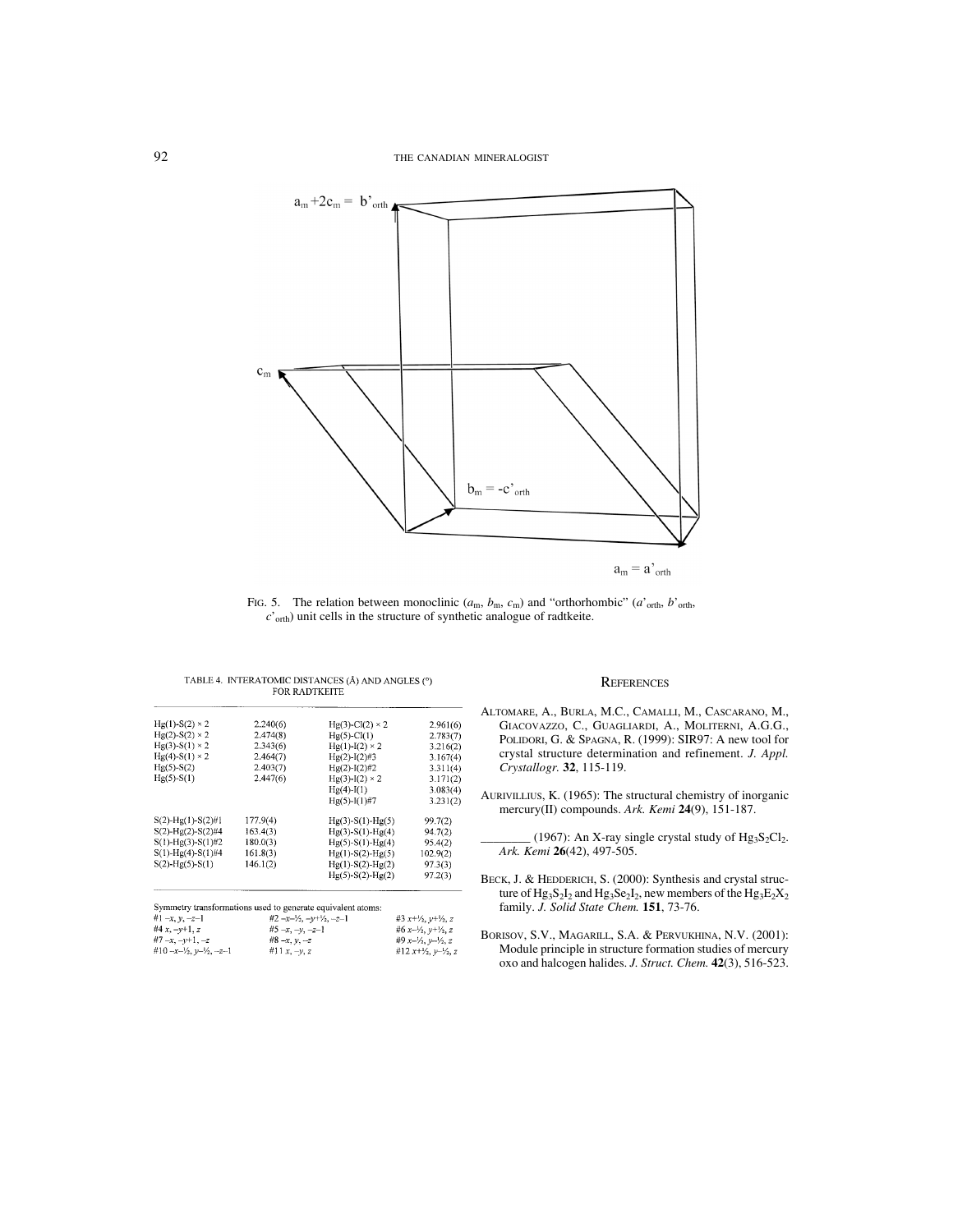| hkl(m)                                             | hkl (orth)                                      | $d_{\text{switch}}$ | I <sub>synth</sub> | $dRdk*$ | I Rdk*       | hkl(m)                                       | hkl (orth)                                                                                | $d_{\rm{synth}}$ | I <sub>synth</sub> | $d$ Rdk* | I Rdk*          |
|----------------------------------------------------|-------------------------------------------------|---------------------|--------------------|---------|--------------|----------------------------------------------|-------------------------------------------------------------------------------------------|------------------|--------------------|----------|-----------------|
| $0 \t 0 \t 1$                                      | 020                                             | 10.0594             | 6.69               | 10.11   |              | $1 \t1 \t4$                                  | $1 \t9 \t1$                                                                               | 2.1512           | 2.24               |          |                 |
| $1\quad1\quad0$                                    | $1\quad1$<br>-1                                 | 7.4371              | 11.93              | 7.50    | $\mathbf{1}$ | $\theta$<br>$\overline{c}$<br>4              | 80<br>4                                                                                   | 2.1511           | 3.78               |          |                 |
| $\overline{2}$ 0 2                                 | $\overline{2}$ 2 0                              | 6.4788              | 15.77              | 6.49    | 8            | $0\quad 0$<br>6                              | 6 0<br>6                                                                                  | 2.1429           | 3.70               | 2.144    | $\overline{7}$  |
| $2\quad 0\quad 0$                                  | 2 <sub>2</sub><br>$\overline{0}$                | 6.4287              | 32.02              |         |              | $\overline{5}$<br>3 <sub>4</sub>             | 3<br>3 <sup>3</sup>                                                                       | 2.1412           | 3.87               |          |                 |
| $\overline{1}$ 1<br>$\overline{2}$                 | $\overline{1}$ 3 1                              | 5.1531              | 14.05              |         |              | $\overline{8}$<br>0 <sub>4</sub>             | $\overline{8}$<br>$0\quad 0$                                                              | 2.1033           | 31.88              | 2.107    | 18              |
| $\overline{3}$ 1<br>$\overline{c}$                 | $\overline{3}$ 1<br>$\mathbf{1}$                | 4.6550              | 45.93              | 4.66    | 6            | ī<br>$3 - 4$                                 | ī<br>7 <sub>3</sub>                                                                       | 2.0737           | 3.13               |          |                 |
| $0 \t2 \t0$                                        | $0 \t0 \t2$                                     | 4.5585              | 2.71               |         |              | 3 <sup>3</sup><br>1                          | 7 <sub>3</sub><br>-1                                                                      | 2.0708           | 2.19               | 2.072    | $\sqrt{3}$      |
| $\overline{2}$ 0 3                                 | $\overline{2}$ 4 0                              | 4.3321              | 5.29               | 4.34    | 4            | $\frac{1}{4}$<br>$1\quad6$                   | $\overline{3}$<br>9 <sub>1</sub>                                                          | 2.0299           | 2.64               | 2.024    | 3               |
| $2 \t0 \t1$                                        | 240                                             | 4.3022              | 8.38               |         |              | 4 <sub>3</sub>                               | $\overline{4}$<br>84                                                                      | 1.9668           | 9.55               |          |                 |
| $\overline{4}$ 0 2                                 |                                                 | 4.2066              | 2.50               |         |              | $\overline{4}$<br>4 <sub>1</sub>             | $\overline{4}$<br>$\overline{2}$ 4                                                        | 1.9640           | 9.04               | 1.962    | 13              |
| $0 \t2 \t1$                                        | 022                                             | 4.1521              | 63.82              | 4.15    | 18           | $\overline{4}$<br>2 6                        | $\overline{4}$<br>8 2                                                                     | 1.9564           | 4.96               |          |                 |
| $\frac{1}{4}$ 0 3                                  | $\overline{4}$ 2<br>$\theta$                    | 3.8919              | 47.90              |         |              | 3 <sub>2</sub><br>3                          | 3<br>9 <sub>3</sub>                                                                       | 1.9533           | 2.17               |          |                 |
| $3 \t1 \t0$                                        | 3 <sup>3</sup><br>-1                            | 3.8786              | 45.52              | 3.90    | 41           | 2 <sub>2</sub><br>$\overline{\mathbf{4}}$    | 8 <sub>2</sub><br>$\overline{4}$                                                          | 1.9454           | 3.52               |          |                 |
| $\frac{1}{4}$ 0 1                                  | $\overline{4}$ $\overline{2}$<br>$\overline{0}$ | 3.8701              | 47.60              |         |              | $\overline{8}$<br>2 <sub>4</sub>             | $\overline{8}$<br>0 <sub>2</sub>                                                          | 1.9098           | 3.65               | 1.916    |                 |
| $\overline{2}$ 2 2                                 | $\overline{2}$ 2 2                              | 3.7281              | 41.44              | 3.73    | 22           | $\overline{8}$<br>2 5                        | $\overline{8}$<br>2 <sub>2</sub>                                                          | 1.8788           | 6.14               | 1.880    | 11              |
| 220                                                | $2 \t2 \t2$                                     | 3.7185              | 21.91              |         |              | 7<br>$3 - 4$                                 | $\overline{7}$                                                                            | 1.8782           | 11.90              |          |                 |
| $\overline{2}$<br>$1\quad1$                        | 1 <sub>5</sub><br>$\blacksquare$                | 3.5907              | 11.49              | 3.65    | 4            | $\overline{8}$<br>2 <sub>3</sub>             | $\frac{1}{2}$ $\frac{3}{2}$<br>$\overline{8}$                                             | 1.8738           | 4.17               |          |                 |
| $0 \t 0 \t 3$                                      | 0, 6, 0                                         | 3.3531              | 15.43              | 3.38    | 9            | 0 <sub>1</sub><br>6                          |                                                                                           | 1.8650           | 1.39               |          |                 |
| $\overline{2}$ 2 3                                 | $\overline{2}$ 4 2                              | 3.1402              | 5.20               | 3.15    | 6            | 2 <sub>5</sub><br>$\mathbf{0}$               | 0102                                                                                      | 1.8406           | 3.30               |          |                 |
| $2 \ 2 \ 1$                                        | 242                                             | 3.1288              | 4.50               |         |              | $\overline{4}$<br>0 <sub>7</sub>             | $\frac{1}{4}$ 10 0                                                                        | 1.8206           | 11.58              | 1.827    | 12              |
| $\overline{4}$<br>2 <sub>2</sub>                   | $\overline{4}$ 0 2                              | 3.0915              | 3.00               | 3.10    | 7            | 0 <sub>3</sub><br>$\overline{4}$             | 8 <sub>0</sub><br>$\overline{4}$                                                          | 1.8094           | 9.33               |          |                 |
| $\overline{3}$<br>14                               | $\overline{3}$ 5<br>$\mathbf{1}$                | 3.0878              | 31.74              |         |              | 34                                           |                                                                                           |                  |                    | 1.789    | $\bf 8$         |
|                                                    | 2 <sub>2</sub>                                  |                     |                    |         |              |                                              | $1 \t9 \t3$                                                                               | 1.7893           | 4.12               |          |                 |
| $\overline{4}$<br>2 <sub>3</sub>                   | $\overline{4}$                                  | 2.9599              | 11.19              | 2.96    | 24           | $\overline{8}$<br>0 <sub>7</sub>             |                                                                                           | 1.7881           | 2.18               |          |                 |
| 30<br>$\mathbf{I}$                                 | $\overline{3}$<br>$1\quad1$                     | 2.9575              | 28.21              |         |              | $\overline{6}$<br>44                         | $\overline{6}$<br>2 <sub>4</sub>                                                          | 1.7435           | 8.44               | 1.751    | 12              |
| 4<br>2 <sub>1</sub>                                | $\overline{4}$ $\overline{2}$<br>$\overline{2}$ | 2.9503              | 14.21              |         |              | 3<br>4 <sub>2</sub>                          | $\overline{6}$<br>$\overline{2}$ 4                                                        | 1.7406           | 7.04               |          |                 |
| ī<br>3 <sub>2</sub>                                | $\overline{3}$<br>ī<br>$\overline{\mathbf{3}}$  | 2.7328              | 10.09              |         |              | 3<br>5 <sub>2</sub>                          | $\overline{3}$<br>3 <sub>5</sub>                                                          | 1.7280           | 3.65               |          |                 |
| $\overline{6}$<br>0 <sub>4</sub>                   | $\overline{6}$ 2<br>$\overline{0}$              | 2.7069              | 28.98              | 2.71    | 44           | 7<br>36                                      | 7<br>5 <sub>3</sub>                                                                       | 1.7113           | 3.08               |          |                 |
| 2 <sub>3</sub><br>$\mathbf{0}$                     | 0 <sub>6</sub><br>$\overline{2}$                | 2.7011              | 52.04              |         |              | $\overline{4}$<br>2 <sub>7</sub>             | $\frac{1}{4}$ 10 2                                                                        | 1.6907           | 7.36               | 1.695    | 21              |
| $\overline{6}$<br>$\theta$<br>$\overline{2}$       | $\overline{6}$ $\overline{2}$<br>$\overline{0}$ | 2.6959              | 20.83              |         |              | $\overline{4}$<br>$\bf{0}$<br>$\overline{4}$ | 84<br>$\bf{0}$                                                                            | 1.6888           | 24.94              |          |                 |
| $\overline{4}$<br>2 <sub>4</sub>                   | $\overline{4}$ 4 2                              | 2.6406              | 100.00             | 2.64    | 100          | 2 <sub>3</sub><br>4                          | 4 10 2                                                                                    | 1.6818           | 6.11               |          |                 |
| $\overline{4}$<br>0 <sub>5</sub>                   | 4<br>6<br>$\overline{0}$                        | 2.6322              | 2.13               |         |              | $\mathfrak{s}$<br>3<br>$\overline{0}$        | 3 <sub>5</sub><br>3                                                                       | 1.6779           | 8.03               |          |                 |
| $\Omega$<br>4<br>$\overline{2}$                    | 4 4 2                                           | 2.6270              | 99.04              |         |              | $\overline{\bf 8}$<br>2 <sub>7</sub>         | $\overline{8}$<br>6 <sub>2</sub>                                                          | 1.6646           | 9.54               | 1.660    | 14              |
| $\overline{2}$<br>$\overline{c}$<br>$\overline{4}$ | $\overline{2}$ 6<br>$\overline{2}$              | 2.5766              | 15.10              | 2.58    | 29           | $\overline{8}$<br>2 <sub>1</sub>             | $\overline{8}$<br>6 <sub>2</sub>                                                          | 1.6544           | 9.02               |          |                 |
| 2 <sub>2</sub><br>$\overline{2}$                   | 2 6<br>$\overline{2}$                           | 2.5671              | 7.29               |         |              | $\overline{6}$<br>0 <sub>8</sub>             | 6100                                                                                      | 1.6409           | 3.31               |          |                 |
| $0 \t0 \t4$                                        | 08<br>$\theta$                                  | 2.5148              | 61.53              | 2.53    | 28           | $\overline{8}$<br>0 <sub>8</sub>             | $\overline{8}$<br>8 <sub>0</sub>                                                          | 1.6197           | 7.31               | 1.622    | $\overline{11}$ |
| $\overline{3}$ 3 3                                 | $\overline{3}$<br>$\overline{3}$<br>-3          | 2.4854              | 2.97               | 2.482   | 5            | 8<br>0 <sub>0</sub>                          | 8<br>80                                                                                   | 1.6072           | 7.45               |          |                 |
| $\overline{2}$<br>3 <sub>1</sub>                   | 3 <sub>7</sub><br>-1                            | 2.4555              | 4.55               |         |              | $\overline{3}$<br>54                         | $\overline{3}$<br>5 <sub>5</sub>                                                          | 1.5939           | 7.16               | 1.583    | 9               |
| $\overline{2}$ 0<br>5                              | $\bar{2}$<br>8 <sub>0</sub>                     | 2.4147              | 3.60               | 2.423   | 4            | 1025                                         | $\overline{10}02$                                                                         | 1.5775           | $0.08\,$           |          |                 |
| 3 <sub>3</sub><br>$\overline{1}$                   | $\overline{1}$ 5<br>$\overline{\mathbf{3}}$     | 2.4019              | 3.49               |         |              | 30<br>7                                      | 7 <sub>3</sub><br>7                                                                       | 1.5720           | 3.33               |          |                 |
| $\overline{2}$<br>$1\quad3$                        | 1 <sub>5</sub><br>3                             | 2.3986              | 8.13               |         |              | $\overline{6}$<br>46                         | $\overline{6}$<br>6 4                                                                     | 1.5677           | 3.32               |          |                 |
| 040                                                | $0 \t0 \t4$                                     | 2.2793              | 51.84              | 2.281   | 26           | 4 <sub>2</sub><br>4                          | 4 8 4                                                                                     | 1.5644           | 2.33               | 1.565    | 12              |
| 712                                                | $\frac{1}{7}$ $\frac{1}{3}$ 1                   | 2.1910              | 3.70               |         |              | 640                                          |                                                                                           | 1.5612           | 1.33               |          |                 |
| $\frac{1}{4}$ 0 6                                  |                                                 | 2.1660              | 1.76               |         |              | 1026                                         |                                                                                           | 1.5612           | 4.50               |          |                 |
| $\overline{6}$ 0 6                                 | 660                                             |                     | 7.28               | 2.164   | 10           | $\frac{1}{10}$ 2 4                           | $\frac{\overline{10}}{\overline{10}} \frac{2}{\overline{2}} \quad \frac{2}{\overline{2}}$ | 1.5577           | 2.79               | 1.550    | 13              |
| 621                                                |                                                 | 2.1596              |                    |         |              |                                              |                                                                                           |                  |                    |          |                 |
|                                                    |                                                 | 2.1521              | 1.48               |         |              |                                              |                                                                                           |                  |                    |          |                 |

TABLE 5. POWDER X-RAY-DIFFRACTION DATA FOR SYNTHETIC Hg, S, CII AND NATURAL RADTKEITE

\* Experimental data on radtkeite taken from McCormack et al. (1991). Values of d are quoted in Å.

\_\_\_\_\_\_\_\_, \_\_\_\_\_\_\_\_, ROMANENKO, G.V. & PERVUKHINA, N.V. (1999): Crystallochemical peculiarities of hypergene rare mercury sources in surface water-atmospheric pools. *Chemistry in interests of tolerant progress* **7**, 497-503.

- DUROVIČ, S. (1968): The crystal structure of  $\gamma$ -Hg<sub>3</sub>S<sub>2</sub>Cl<sub>2</sub>. *Acta Crystallogr*. **B24**, 1661-1670.
- LYACHOVTSKAYA, V.A., SOROKIN, N.I., SAFONOV, A.A., VERIN, I.A. & ANDRIANOV, V.I. (1989): Growth and structure of crystals of Hg3Te2I2. *Kristallografiya* **34**(4), 836-838 (in Russ.).
- MCCORMACK, J.K. & DICKSON, F.W. (1998): Kenhsuite,  $\gamma-$ Hg3S2Cl2, a new mineral species from the McDermitt mercury deposit, Humboldt County, Nevada. *Can. Mineral.* **36**, 201-206.
	- \_\_\_\_\_\_\_\_, \_\_\_\_\_\_\_\_ & LESHENDOK, M.P. (1991): Radkeite,  $Hg_3S_2ClI$ , a new mineral from the McDermitt mercury deposit, Humboldt County, Nevada. *Am. Mineral*. **76**, 1715-1721.
- PUFF, H. & KÜSTER, J. (1962a): Die Kristallstruktur von Hg3S2Cl2. *Naturwiss.* **49**, 299-300.